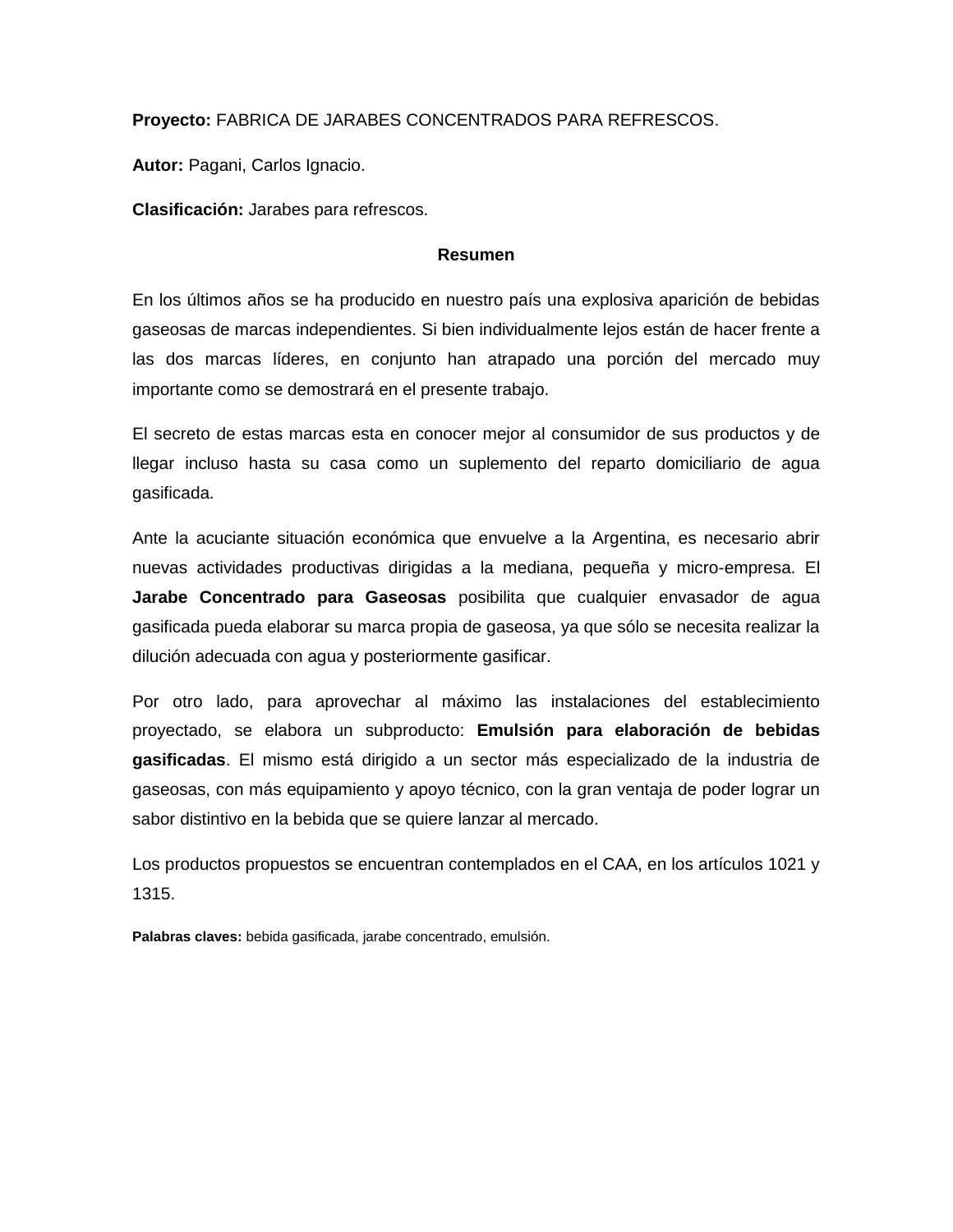## **Project:** MANUFACTURE OF CONCENTRATE SYRUP FOR REFRESH.

### **Abstract**

In the last years an explosive appearance of "b-brands" of soft-drinks has taken place in our country. Although individually they are far away from facing the two leader brands, on the whole they have caught a very important portion of the market as it will be demonstrated in this paper.

The secret of these brands is to know the consumer of their products better and to even arrive to his home as a supplement of the home delivery of sparkling water.

Due to the exasperating economic situation that Argentina is suffering, it is necessary to open new productive activities aimed at the medium, small and micro-companies. The **Concentrated Syrup for Soft Drinks** any canner of gasified water to elaborate its own brand of soft drink, since what is needed is to carry out the appropriate dilution with water and later then to gasify it.

On the other hand, in order to take full advantage of the facilities of the projected establishment, a by-product is elaborated: **Emulsion for elaboration of soft drinks**. The same is aimed at a specialized sector of the industry of sodas, with more equipment and technical support, with the great advantage of being able to achieve a distinctive flavor in the drink to be launched to the market.

The proposed products are set forth in the Código Alimentario Argentino, in sections 1021 and 1315.

**Keywords:** carbonated drink, concentrated syrup, emulsion.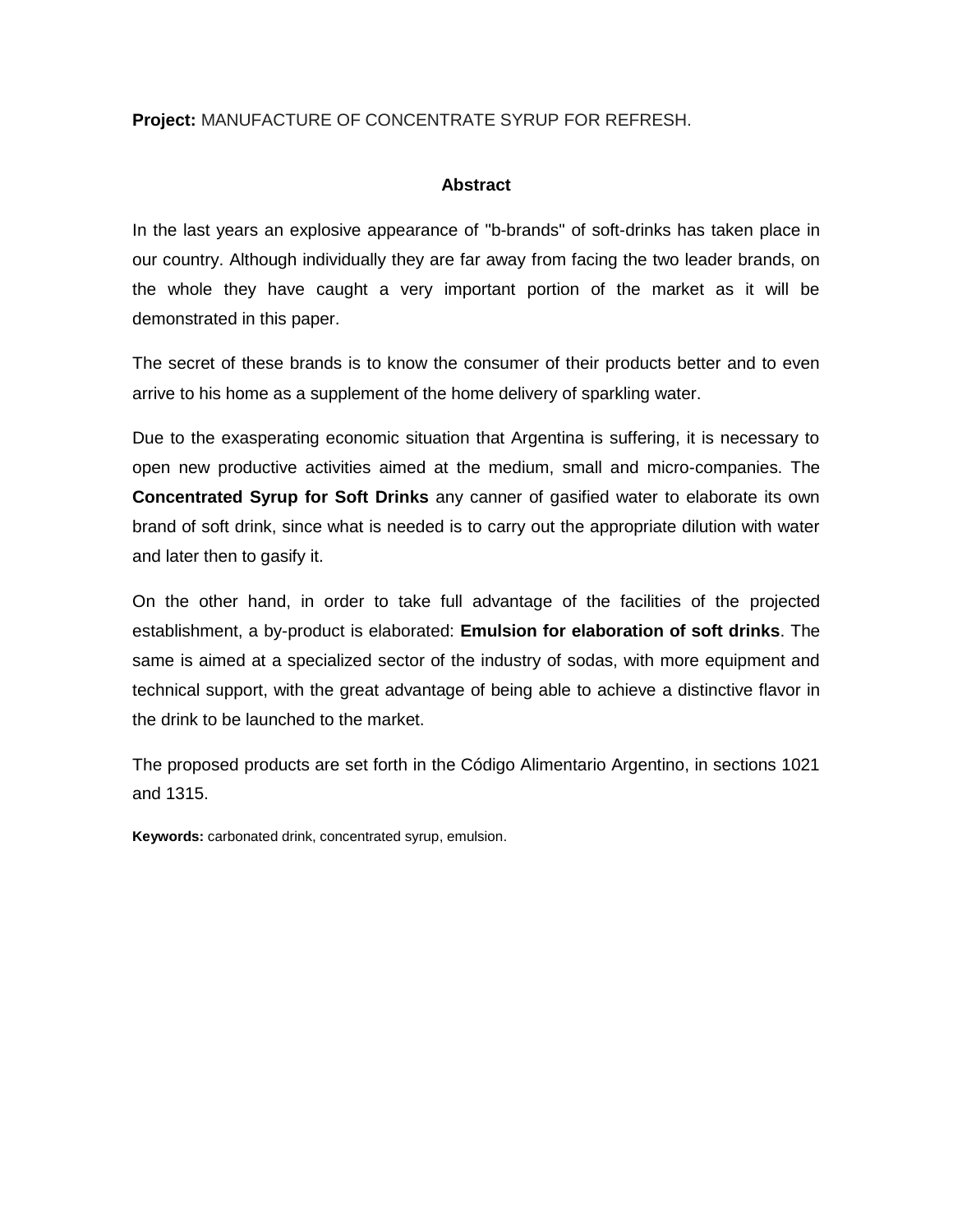# **Diagrama de flujo del proceso**

# *Emulsiones*